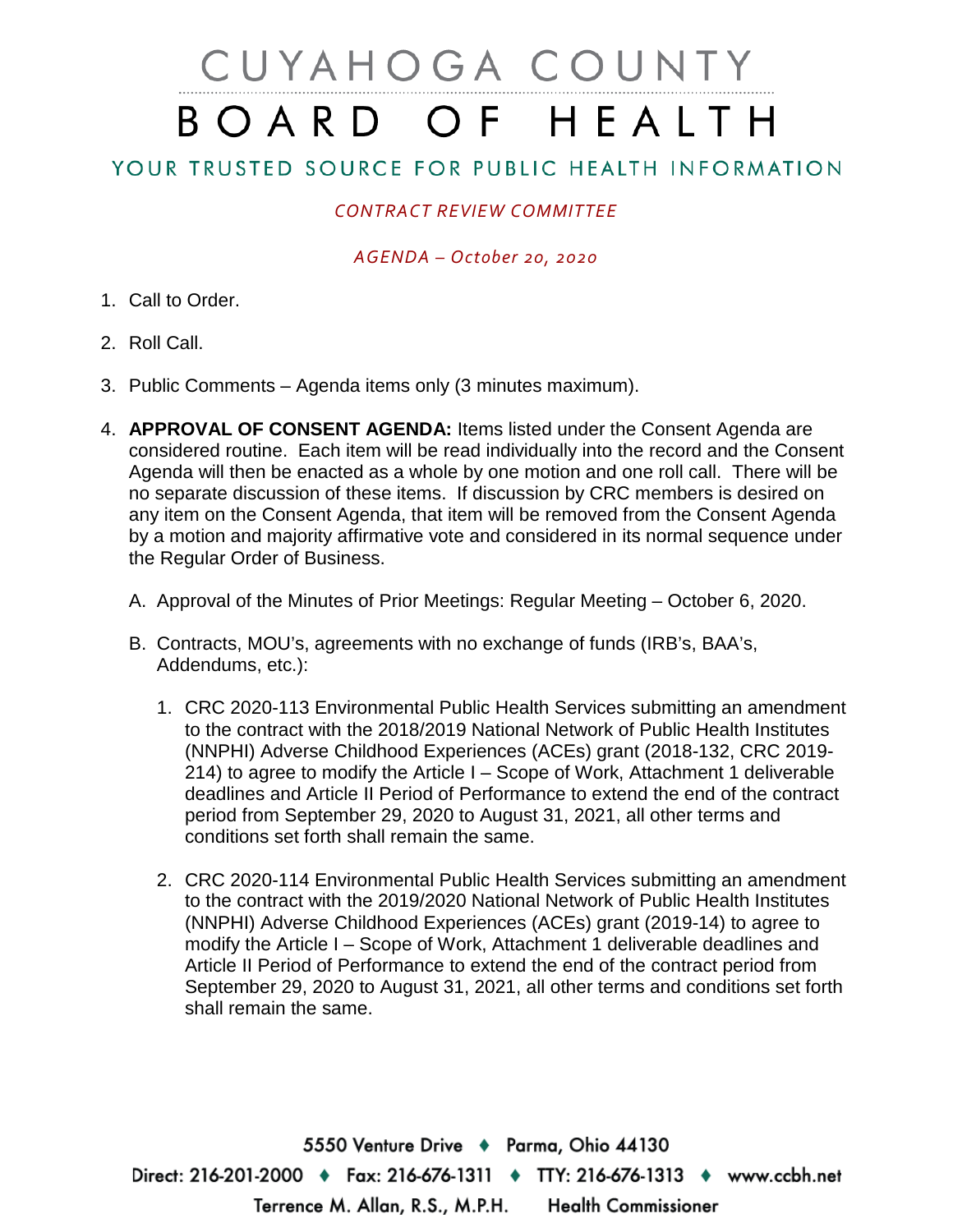3. CRC 2020-115 Prevention and Wellness Services submitting an agreement with The MetroHealth System under the under Child Fatality Review (CFR) grant to allow the CCBH to remotely access portions of patient electronic health records. No exchange of funds.

## 5. **CONTRACTS AND AWARDS:**

A. Tabled Items

None

- B. New Items For Review
	- 1. Bid/Quote Openings ≥ \$25,000.00

None

2. Bid/Quote Openings < \$25,000.00

*Lead Program*:

- a. CRC 2020-116 1547 Sherbrook Rd. South Euclid, Ohio 44121
- 3. Expenditures: Contracts < \$25,000.00
	- a. CRC 2020-117 Prevention and Wellness Services submitting an addendum to the contract (CRC 2019-222) with Heidi Harris to increase the amount paid to Heidi Harris from \$8,800.00 to \$11,800.00.

Purpose: To serve as Nurse Practitioner in the CCBH Family Planning Clinic.

Funding Source: 100% reimbursable through the FY2020 Reproductive Health and Wellness grant.

b. CRC 2020-118 Prevention and Wellness Services submitting an addendum to the contract (2019-223 & 2020-69) with Alyssa Sherer to increase the amount paid to Alyssa Sherer from \$39,000.00 to \$43,000.00.

Purpose: To serve as Nurse Practitioner in the CCBH Family Planning Clinic.

Funding Source: 100% reimbursable through the FY2020 Reproductive Health and Wellness grant.

4. Revenue Generating Agreements < \$25,000.00

5550 Venture Drive → Parma, Ohio 44130 Direct: 216-201-2000 ♦ Fax: 216-676-1311 ♦ TTY: 216-676-1313 ♦ www.ccbh.net **Health Commissioner** Terrence M. Allan, R.S., M.P.H.